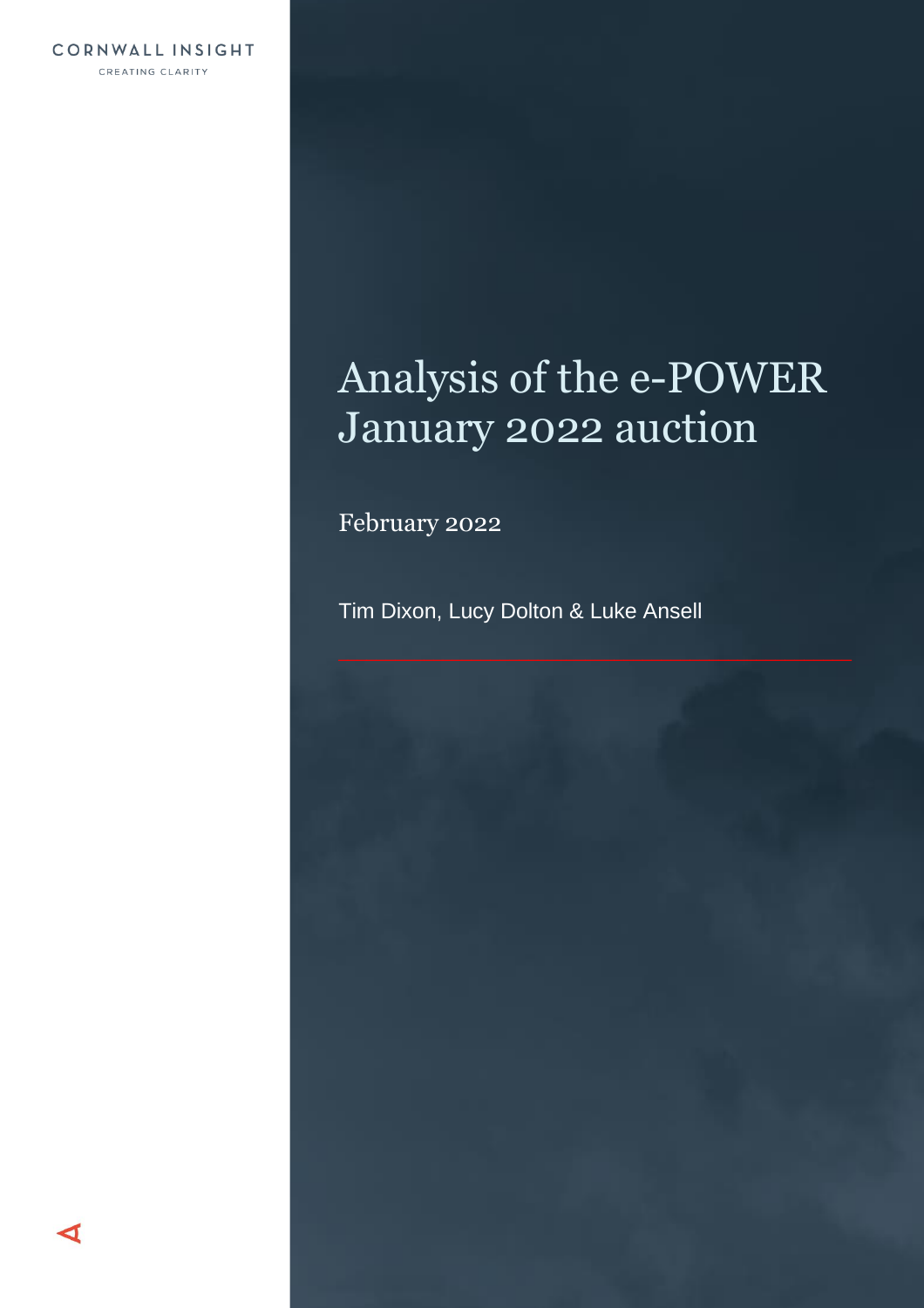## About Cornwall Insight

Getting to grips with the intricacies embedded in energy and water markets can be a daunting task. There is a wealth of information online to help you keep up-to-date with the latest developments, but finding what you are looking for and understanding the impact for your business can be tough. That's where Cornwall Insight comes in, providing independent and objective expertise. You can ensure your business stays ahead of the game by taking advantage of our:

- Publications Covering the full breadth of the GB energy industry our reports and publications will help you keep pace with the fast moving, complex and multi-faceted markets by collating all the "must-know" developments and breaking-down complex topics
- Market research and insight Providing you with comprehensive appraisals of the energy landscape helping you track, understand and respond to industry developments; effectively budget for fluctuating costs and charges; and understand the best route to market for your power
- Training, events and forums From new starters to industry veterans, our training courses will ensure your team has the right knowledge and skills to support your business growth ambitions
- Consultancy Energy market knowledge and expertise utilised to provide you with a deep insight to help you prove your business strategies are viable

For more information about us and our services contact us on [enquiries@cornwall-insight.com](mailto:enquiries@cornwall-insight.com) or 01603 604400.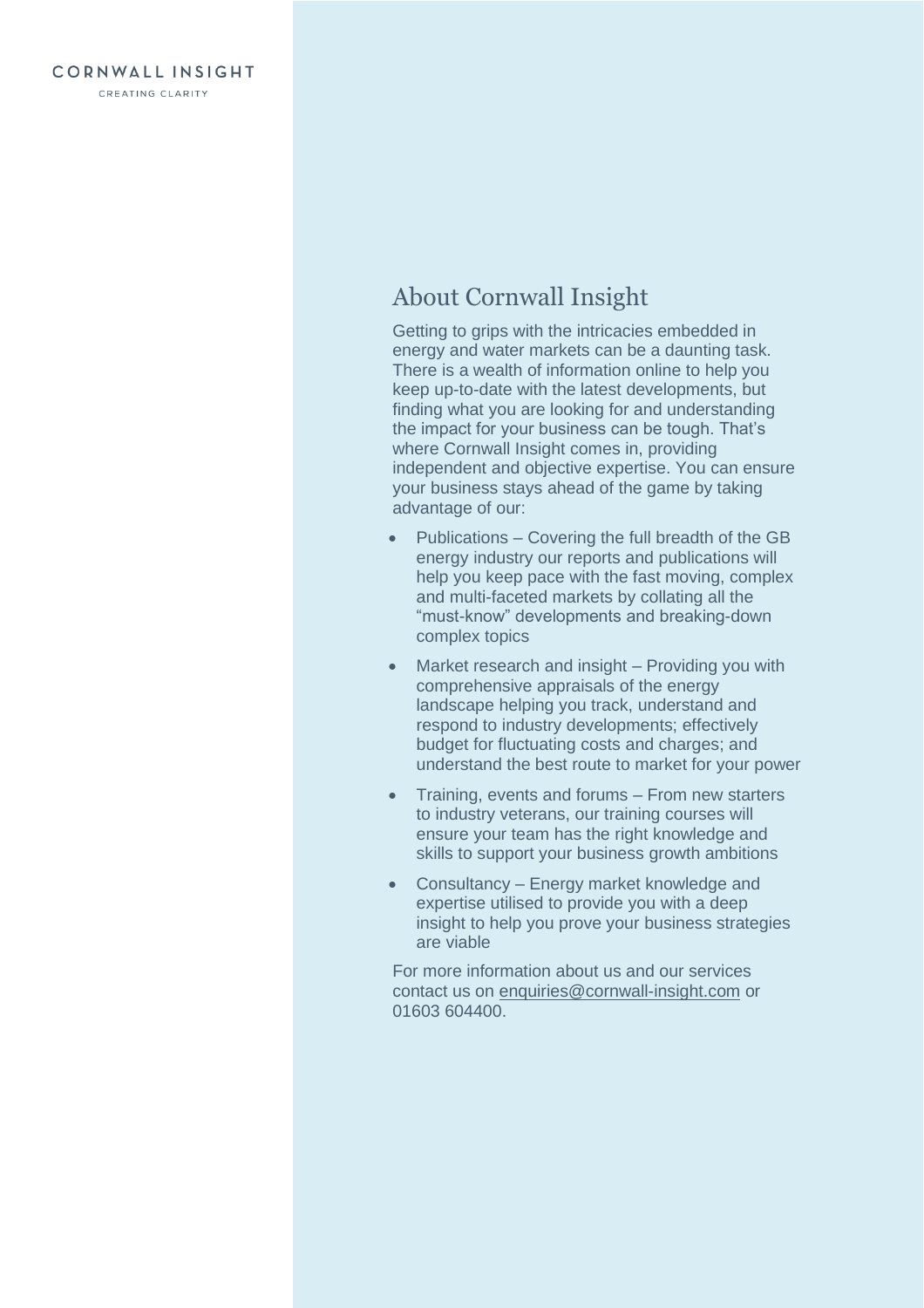# 1 e-POWER Auction Analysis

## **1.1 Headlines**

- The January 2022 e-POWER auction ran for three days from 26 January and sold Power Purchase Agreements (PPAs) for 40 renewables projects totalling 161.85MW, with the majority selling power from April 2022 for six or 12 months
- The auction saw the highest ever £/MWh values achieved by renewable assets selling their power in any e-POWER auction as analysed by Cornwall Insight, which dates back to 2013. This can be attributed to all-time high wholesale power prices experienced during the current "energy crisis"
	- o The average PPA price achieved by all sites in the auction was £173.50/MWh, while the price achieved for sites where ROCs are not included was £131.31/MWh
- However, against the assessed theoretical maximum value that sites could have been achieved, % value retention levels declined compared to levels observed before the current energy crisis
	- This can be attributed to the extreme levels of volatility along the curve in the wholesale market, which has created a challenging environment for offtake parties and has impacted on PPA pricing levels. Nonetheless, the underlying rise in wholesale prices has far outweighed the impact of reduced value retention
- Underlying certificate values, including those from the Renewables Obligation (ROCs) and Renewable Energy Guarantees of Origin (REGOs) schemes, are also trading at elevated levels, further supporting £/MWh values achieved in the auction
	- o REGO values have been trading at their highest ever levels; prices as high as £6.20 were observed in the latest e-REGO auction held in December 2021. Meanwhile, a high RO target for 2022-23 and recent trends of low wind output in 2021 has led to high ROC recycle value forecasts
- Despite challenging market conditions for energy suppliers, competition between offtake parties and overall bidding levels remained healthy, although was down on previous auctions. An average of 11 bids per site was observed, with one site seeing 21 bids

### **1.2 Cornwall Insight view**

*The current energy crisis is having wide reaching impacts across the market, with PPAs being no exception. Renewable generators will be welcoming higher £/MWh values in their contracts, particularly after a period of depressed wholesale prices experienced during the peak of the COVID-19 pandemic. Green generators are continuing to benefit from a strengthening appetite from energy suppliers wishing to secure renewable electricity via PPAs, whilst sourcing REGOs for an ever-increasing number of customers on green tariffs and ROCs to meet steep RO targets.*

*The impact of the energy crisis on offtake parties has been more acute. Electricity suppliers active in the PPA market have had to grapple with extreme levels of volatility in the wholesale market and in imbalance prices, whilst continuing to face the uncertainty of output levels and price cannibalisation on intermittent asset types. Combined, this has made the job of pricing PPAs more difficult, which has been exemplified in this auction by lower % value retention and bidding levels compared to previous auctions.*

*Nonetheless, few active established PPA providers in the market have exited, although generators are perhaps more cautious of who they contract with. Furthermore, competition in the PPA market remains strong with approximately 40 providers across energy supplier and trader parties. With decarbonisation high on the agenda for many suppliers and end consumers, the PPA market is set to remain competitive, but the immediate challenges brought by the energy crisis may persist for some time to come.*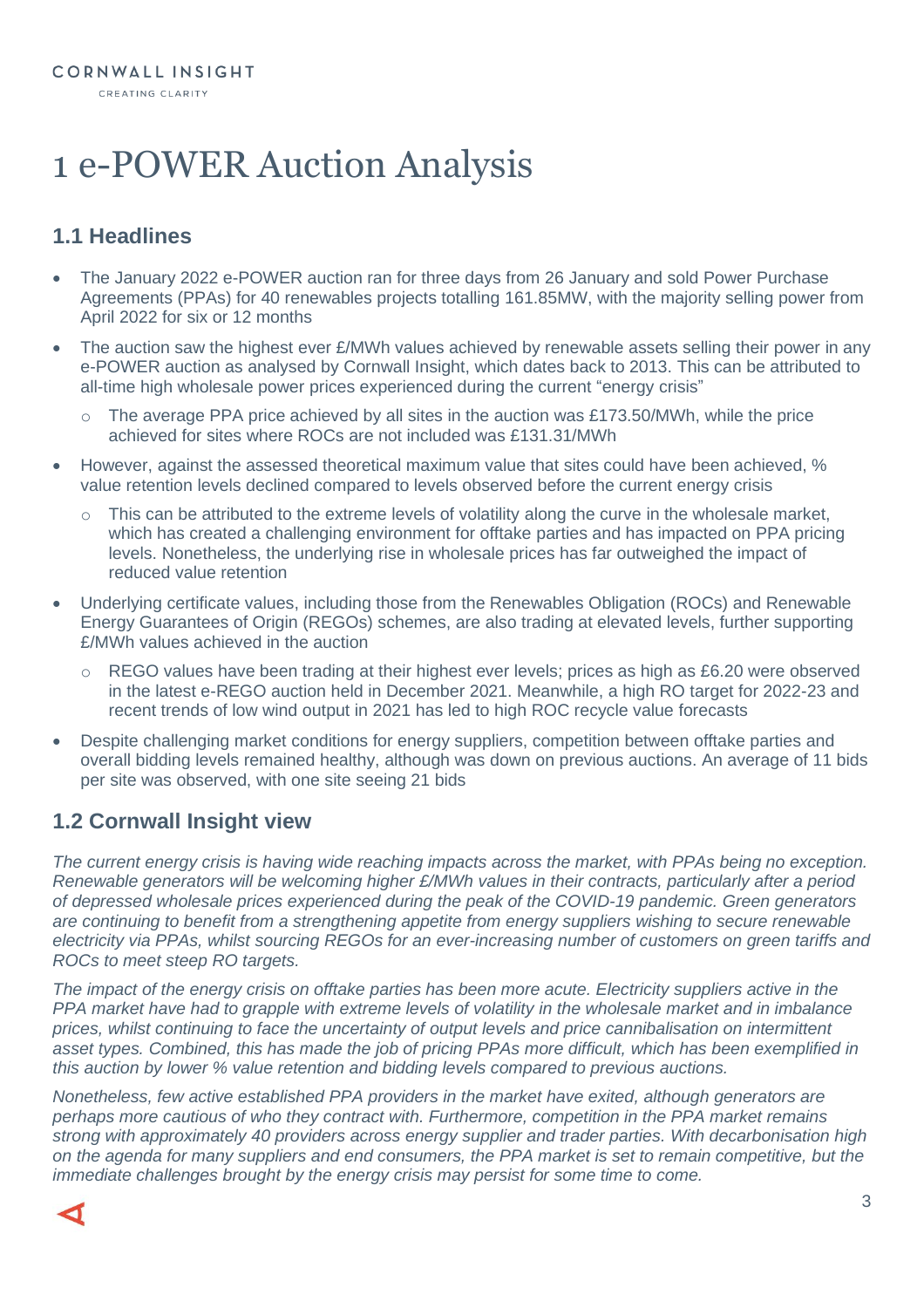# 2 Methodology

This report analyses the results for contracts awarded in the January 2022 e-POWER auction between 26 and 28 January 2022. It analyses the actual values achieved by generators and compares them against a maximum market benchmark value generators can potentially achieve if the full value of all revenue streams are realised. Achieved project and maximum benchmark values are presented as a £/MWh figure based on the sum of various revenues streams. These are assessed post-auction, where sources of value include:

#### • **Wholesale power price**

- $\circ$  A variety of wholesale power price assumptions were used in this assessment for maximum benchmark values, based on PPA length and start dates. This auction saw five different PPA lengths and start dates, the majority of which were for 12 months starting 1 April 2022 (58% of all PPAs) or for six months starting April 2022 (33% of all PPAs)
- $\circ$  For the purposes of the benchmark prices, the summer 2022 baseload power price has been taken for six-month contracts from April 2022 at £189.39/MWh. 12-month contracts from April 2022 are assumed at £193.89/MWh. Other contracts saw start dates of March 2022, June 2022 or April 2023, with the respective seasonal, annual or average monthly forward prices used for benchmark prices

#### • **Green certificates**

- o Regarding Renewables Obligation Certificates (Rocs), the buy-out price is used by e-POWER for maximum benchmark values; however, Ofgem has not yet confirmed the buy-out price for 2022-23 so a value of £51.00/Roc has been used in this assessment
- o Values for REGOs are not included in the maximum benchmark value assessment. However, it should be noted that suppliers may price in value for REGOs as part of their bids

#### • **Generation Distribution Use of System charges (GDUoS)**

 $\circ$  These are paid by distribution network operators for localised generation and vary depending on the time of day. GDUoS is the most variable of the potential benefits, as it differs by region and connection voltage. GDUoS is always built into the contract price, whether it is a cost or a benefit

#### • **Transmission and distribution losses**

- $\circ$  As embedded generators can help avoid the amount of thermal losses in the networks, distribution connected generators can avoid these extra costs and offer them as a benefit to suppliers
- Triad benefits are not included in this analysis as they are paid separately in the e-POWER contract

Typical maximum benchmark values used for this analysis are summarised in [Figure 1.](#page-3-0) As previously mentioned, other wholesale power price assumptions are used where contracts dates differ from the frontseason and front-annual prices.

#### <span id="page-3-0"></span>**Figure 1: Benchmark values (£/MWh) of e-POWER auction elements, showing select historic auctions**

|               | Auction date Front Season Wholesale Baseload Power Annual Wholesale Baseload Power Rocs Embedded Benefits |         |        |                       |
|---------------|-----------------------------------------------------------------------------------------------------------|---------|--------|-----------------------|
| $Jan-22$      | £189.39                                                                                                   | £193.89 | £51.00 | $-E1.63$ to $+E14.38$ |
| <b>Jul-20</b> | £47.79                                                                                                    | £45.34  | £50.05 | £0.00 to £15.00       |
| $Jan-20$      | £36.63                                                                                                    | £40.89  | £50.00 | £1.00 to £14.00       |
| $Jul-19$      | £56.39                                                                                                    | £52.79  | £48.78 | £2,00 to £14,11       |
| $Jan-19$      | £55.83                                                                                                    | £59.31  | £48.50 | £0.90 to 14.30        |
| $Jan-18$      | £43.63                                                                                                    | £46.85  | £47.22 | £0.40 to £13.90       |
| $Jan-17$      | £46.10                                                                                                    | £47.67  | £45.00 | $-E0.60$ to $+E7.40$  |
| $Jan-16$      | £31.60                                                                                                    | £33.90  | £45.00 | £0.00 to £10.60       |
| $Jan-15$      | £41.60                                                                                                    | N/A     | £44.00 | $-E1.40$ to $+E7.30$  |

*Source: e-POWER*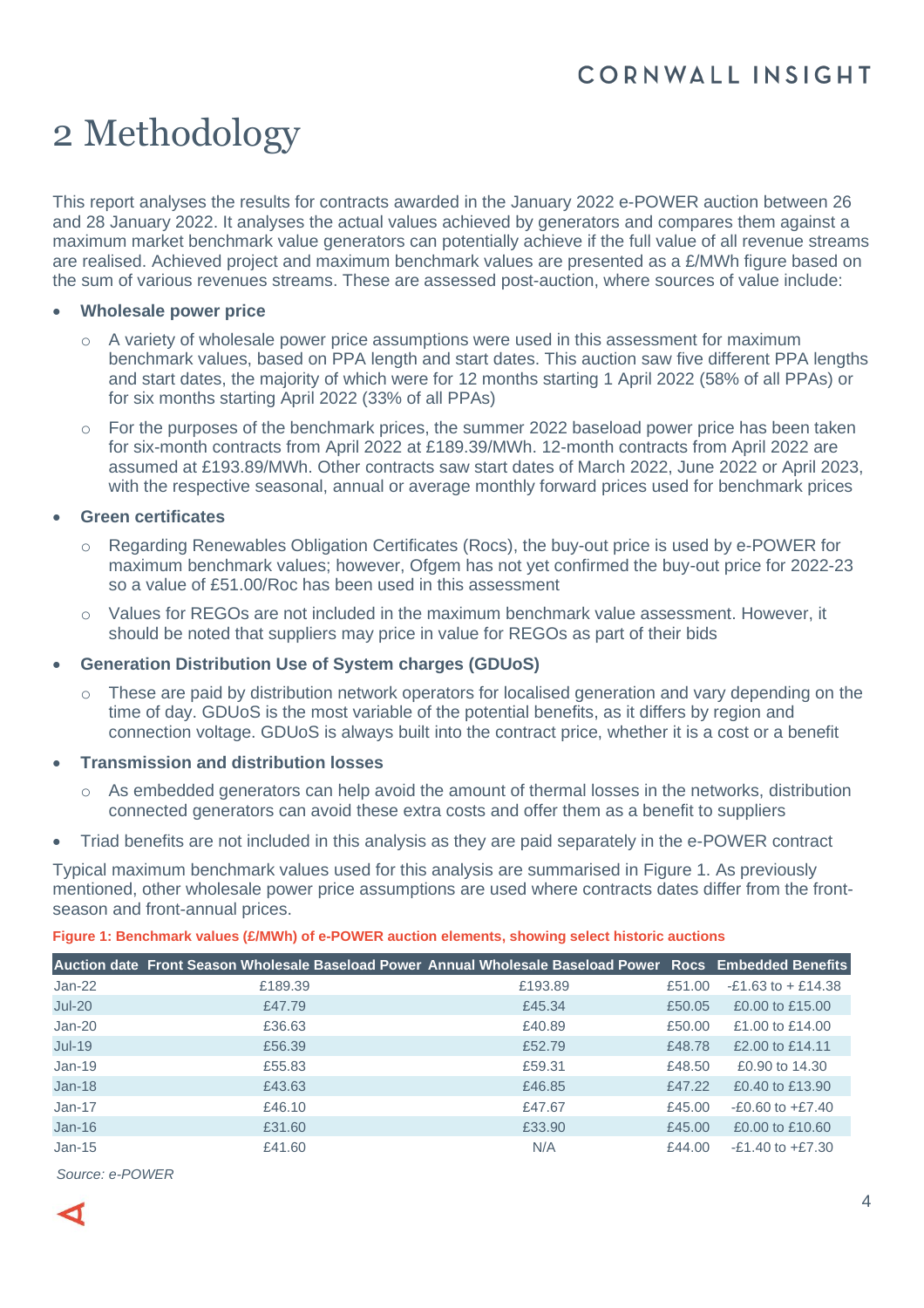# 3 January 2022 analysis

## **3.1 Auction summary and participation**

The January 2022 e-POWER auction sold PPAs for 40 projects totalling 161.85MW of generation. In terms of capacity, it was the largest e-POWER auction since January 2020, while by number it was the largest since July 2020. Overall e-POWER now has over 150 generators through the auction and a capacity close to 600 MW.

A wide range of assets participated in the auction, with 10 different technology types across assets that are under both the RO and Feed-in Tariff (FiT) schemes, as well as assets that were selling power only (either subsidised or unsubsidised). Project sizes ranged from 0.05MW up to 43.2MW.

This auction saw five different PPA lengths and start dates, the majority of which were for 12 months starting 1 April 2022 (58% of all PPAs) or for six months starting April 2022 (33% of all PPAs).





## **3.2 Values achieved & impact of the "energy crisis"**

The auction was the first of e-POWER's larger six-monthly auctions that has taken place during the current energy crisis, with the overall result being record high absolute values  $(E/MWh)$  being achieved by generators. The average PPA price achieved by all sites in the auction was £173.50/MWh, while the price achieved for sites where ROCs are not included was £131.31/MWh. This compares to £90.63/MWh and £54.18/MWh respectively in the July 2020 auction – the last auction for which a full analysis was published and during the first wave of the COVID-19 pandemic.

The increase is due to a large underlying rise in wholesale power prices; however, the extreme levels of volatility in the market has also shaped PPAs. As offtake parties have had to grapple with challenging and fast-changing market conditions, % value retention levels have declined on previous auctions. Average % value retention across all sites in the auction was 76%, compared to 101% in the July 2020 auction.

Record high values achieved but lower % value retention levels can be attributed to the following market trends:

• Record high forwards wholesale power contracts. Power prices (spot and future) during the current winter period have traded at unprecedented levels, as a tight global gas market and rising commodity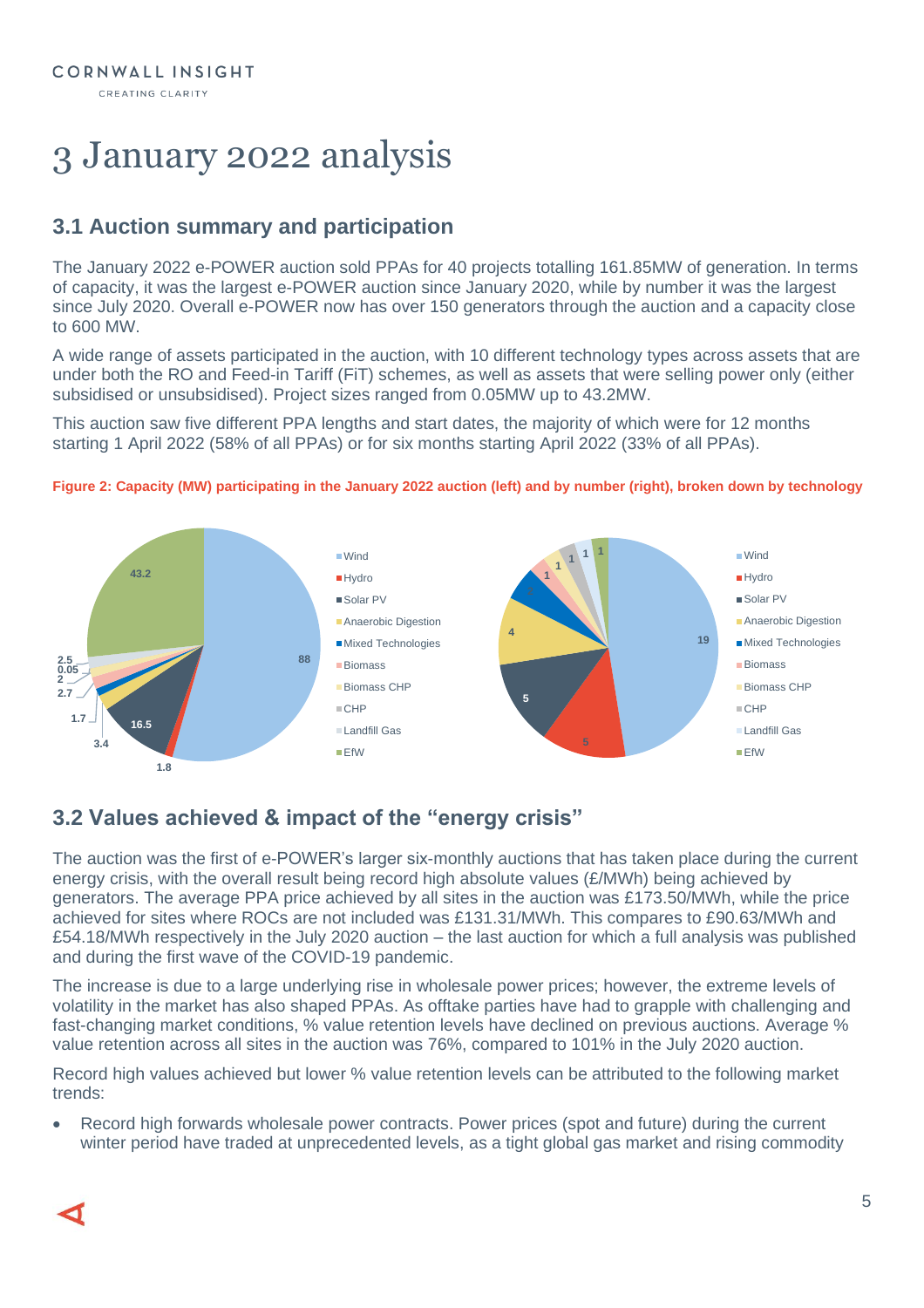prices have fed into the power market. Furthermore, power supply margins in GB have tightened compared to previous winters, exacerbating the upwards price movements of late

- $\circ$  The majority of assessed forward baseload wholesale prices for the contract durations sought in the auction were around the £190/MWh mark. This is ~185% above the level that the same contracts would have traded six months previously
- In the week leading up to the auction, wholesale power prices for summer 22 and winter 22 rose by upwards of £35/MWh, as escalating tensions between Ukraine and Russia created uncertainty in the global gas market. Assets in the auction likely caught some of the upside of these events
- Underlying certificate values, including ROCs and REGOs, are also trading at elevated levels, further supporting £/MWh values achieved in the auction. Further details are provided in Sections 3.4 and 3.5
- Ongoing experiences of extreme wholesale market volatility has meant % value retention levels against prevailing full market prices has lowered. This had led to offtakers needing to price in heightened imbalance risk and shaping costs, as well as factoring in the risk of large within-day variations in wholesale prices at the time of the auction
	- o During the three days over which the auction took place the annual April 22 power contract varied by more than £10/MWh as tensions between Ukraine and Russia caused gas and power prices to shift considerably
- Impacts of price cannibalisation continue to be factored into bids. Price cannibalisation is the depressive influence that high levels of correlated intermittent generators have on wholesale prices, which lowers the captured price of such technologies. This phenomenon was exacerbated amid low electricity demand caused by COVID-19, but has also been observed during the current energy crisis, as intermittent technologies often fail to realise the full baseload price of power



#### **Figure 3: Average £/MWh values achieved and value retention levels, January 2022 auction versus July 2020 auction**

#### *Source: e-POWER*

Despite challenging market conditions for energy suppliers, competition between offtake parties bidding on assets remained healthy. The auction delivered an average of 11 bids per site, with one site receiving 21 bids. However, the average number of bids was down on auction levels prior to the current energy crisis, exemplifying the challenging market conditions for offtakers. The wider PPA market has also experienced a widening spread between bids from individual offtakers in tenders, as parties find it more difficult to value fixed price PPAs. A combination of recent offtaker exists from the market and the challenging pricing environment may have contributed to a slight reduction in overall bidding levels.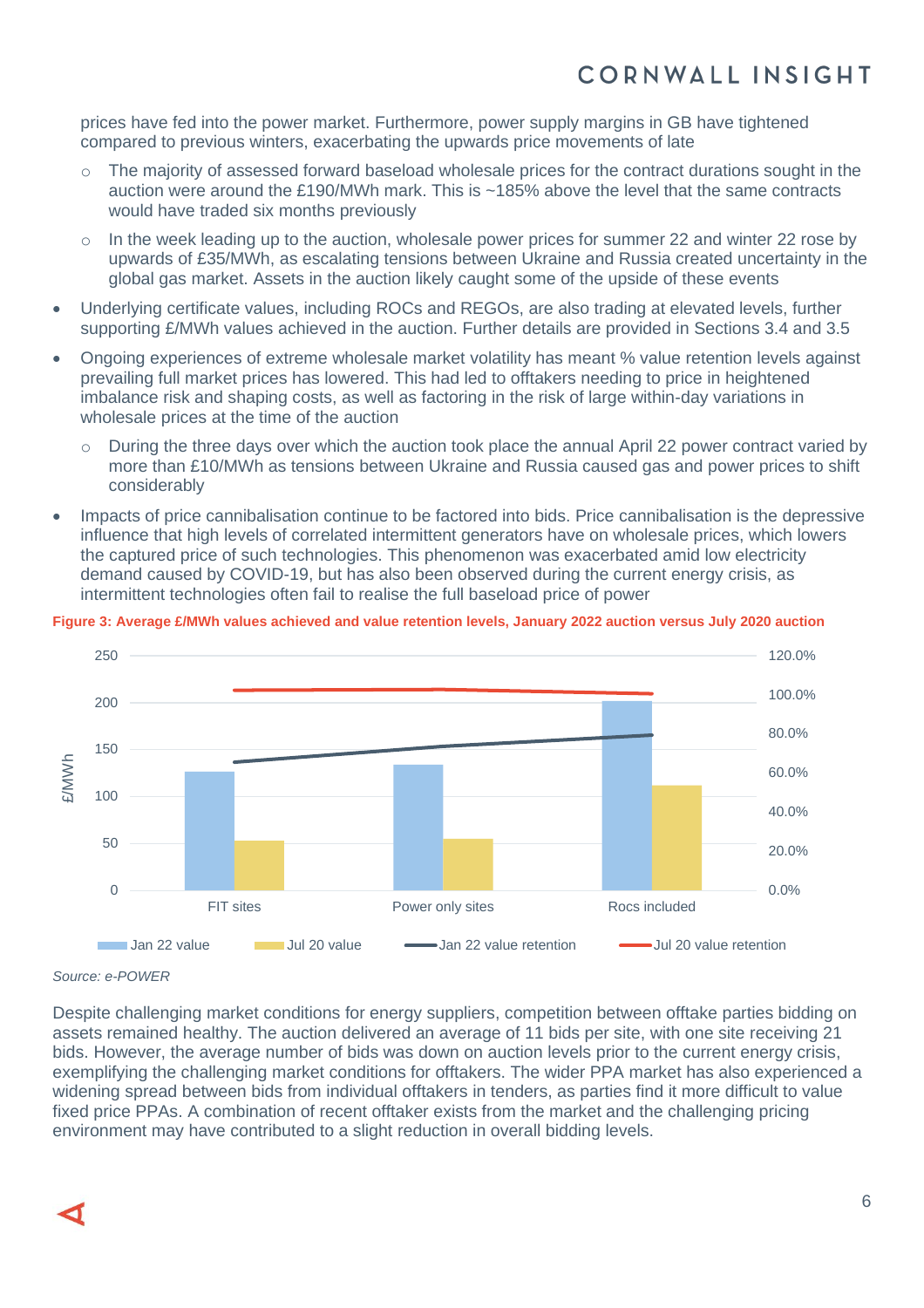### **3.3 Broken down by technology**

Ten different technology types participated in the auction across 40 projects including onshore wind, hydro, biomass, anaerobic digestion (AD), energy from waste (EfW), solar PV, landfill gas, combined heat and power (CHP), biomass CHP and mixed technologies.

Wind had the greatest number of contracts in the auction with 19 of the 40 sites, representing 54% of overall capacity. This is up from 14 sites in the January 2020 auction and is up by a single project compared to the July 2020 auction. Solar PV and hydro had five projects apiece, and a respective capacity share of 10% and 1%. Other technologies individually had four or fewer assets. While only one 43MW EfW plant entered the auction, the technology had the second highest capacity share of 26.7%.

Average value retention was higher for fuelled technologies, with EfW (100%), landfill gas (99%) and AD (89%) achieving greater retention than intermittent renewables. This trend has been observed in previous auctions, as offtakers typically place a premium on baseload generation. Intermittent generation comes with greater imbalance risk, shaping costs, and the associated impacts from price cannibalisation. Furthermore, these impacts on intermittent assets have been exacerbated by the current energy crisis.

As highlighted earlier, recent exceptionally high and volatile wholesale market conditions have weighed on value retention in this auction with value retention below 100% in all but one of the auction contracts. In the July 2020 auction, we saw value retention above 100% for all contracts amid comparatively low wholesale market volatility.

Highlights for each technology are below, and comparisons with the previous auction made where possible<sup>1</sup>.

- **Onshore wind** had the largest presence in this auction with 19 of 40 sites, auctioning 88MW of capacity. Wind PPA value averaged £178.78/MWh, the fourth highest of any technology, and ranged between £122.00/MWh and £222.40/MWh. Value retention averaged 76%, the median value across all technology types. 15 of the sites were sold with Rocs, which will increase overall £/MWh values achieved and value retention levels with the revenue stream broadly unimpacted by the energy crisis
	- Onshore wind assets continue to suffer from price cannibalisation with this impact factored into bids. Analysis by Cornwall Insight shows that wind sites have had captured prices ~8.4% below baseload prices in the period October – December, whilst in summer 21 the technology captured wholesale prices 6.5% below baseload levels
	- $\circ$  Competition for onshore wind sites was just below the auction average of 11 bids per site, with an average of 10 bids per wind site
- **Solar PV** had the joint-second highest presence in the auction by number, with 16.5MW of capacity over 5 sites. Solar PPA value averaged £165.90/MWh, the median value, and ranged between £100.00/MWh and £218.50/MWh. Appetite for solar contracts was strong, with an average of 13 bids per site (noting one site received just one bid). One site included the sale of ROCs, one was FiT accredited, while the remaining three sold power only with the subsidy scheme undisclosed
	- $\circ$  Value retention averaged 79%, the fourth highest by technology type and slightly higher than the auction average of 76%. However, one very small site (0.1MW) with a retention rate of 49% weighed on the technology's average and, in its absence, would have been 87%
	- o Value retention levels for solar were higher than for wind. Looking at FiT sites or assets selling power only, value retention for solar PV was 77% but was 66% for wind. This highlights the greater impact of volatile energy market conditions on wind compared to solar
- **Hydro** also had five sites present in the auction, with a combined capacity of 1.8MW. Three sites included the sale of ROCs, one included FiT revenue and one chose to sell only power (undisclosed

<sup>1</sup> Direct £/MWh comparisons between contracts sold in this auction and contracts sold in previous auctions can be difficult, particularly for RO generators receiving different Roc awards. Therefore, we make comparisons wherever it is possible to do so.

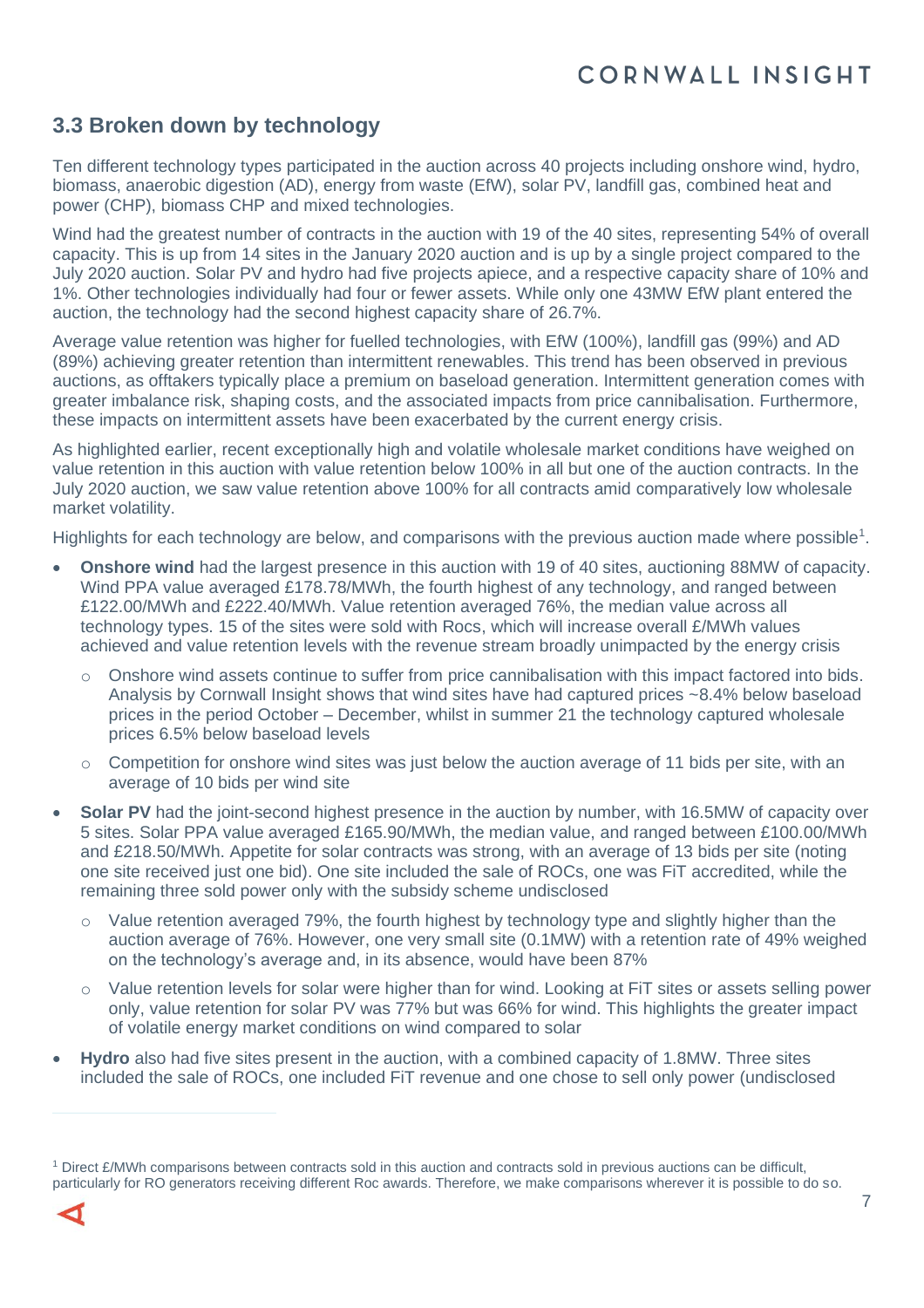subsidy scheme). Average PPA value was £140.72/MWh, ranging between £113.00/MWh and £171.10/MWh. Competition for hydro sites averaged 10 bids per site, slightly under the auction average. Value retention averaged 66%, lower than the auction average of 76%, similar to the July 2020 auctions where hydro achieved the lowest value retention of all technologies

- **AD** had the fourth highest presence in the auction by number, with four sites totalling 3.4MW. Three sites included the sale of ROCs while one site was FiT accredited. AD sites had an average PPA value of £244.78/MWh, the highest of any technology ranging between £133.00/MWh and £295.40/MWh. Average AD value retention was 89%, above the auction average
	- High absolute values and high value retention reflects the baseload nature of AD generation, but also the fact that 75% of the sites included ROC awards that were 1.8 or 2 per MWh. Competition for AD PPAs was above average, with an average of 14 bids per AD site in this auction
- **EfW** saw just one site participate, at 43.2MW, the largest in the auction. The site achieved a PPA value of £100.10/MWh, the lowest of any technology because the forward curve drops by the contract start date of April 2023. Despite this, the site achieved the highest value retention in the auction of 100.1%, while competition for the site was below the auction average, with five bids
- **Landfill gas** also saw one site participate with a capacity of 2.5MW. This site saw the most competition of any asset, attracting 21 bids. This competition is reflected in a high PPA value of £242.40/MWh and high value retention of 99%, with a baseload premium enjoyed by this technology type
- **Biomass** (without CHP) had one 2.7MW site auctioned, as well as a 2.0MW biomass CHP site. The former, which included ROCs, attracted 10 bids with a PPA value of £203.20/MWh. The latter, which was without ROCs, attracted a single bid with a PPA value of £120.20. Value retention was greater for the biomass site with ROCs, at 74%, compared to 58% for the biomass CHP site without ROCs
- **Mixed technologies** saw two sites auctioned for power only with a combined capacity of 1.7MW. Average number of bids per site was 9, with this asset class achieving a £/MWh price and value retention at the lower end of the auction range, at £126.00/MWh and 64% respectively

It is important to note that while many technologies saw lower average value retention levels compared to auctions prior to the energy crisis, absolute £/MWh values achieved by all technologies were significantly higher in this auction owing to elevated wholesale power prices.

Figure 4 shows the range of values achieved by different technologies, while Figure 5 shows the average value retention as well as the average number of bids accrued per generator.

| Value               | Anaerobic<br><b>Digestion</b> | <b>Biomass</b> | <b>Biomass</b><br><b>CHP</b> | <b>CHP</b> | Hydro         | Landfill<br>Gas | <b>Mixed</b><br><b>Technologies</b> | PV     | Wind   | EfW    |
|---------------------|-------------------------------|----------------|------------------------------|------------|---------------|-----------------|-------------------------------------|--------|--------|--------|
| Average             | £244.8                        | £203.2         | £120.2                       | £113.0     | £140.7        | £242.4          | £126.0                              | £165.9 | £178.8 | £100.1 |
| Maximum             | £295.4                        | £203.2         | £120.2                       | £113.0     | f171.1        | $f$ 242.4       | £126.0                              | £218.5 | f222.4 | £100.1 |
| Minimum             | £133.0                        | £203.2         | £120.2                       | £113.0     | £113.0        | £242.4          | £126.0                              | £100.0 | £122.0 | £100.1 |
| Number of contracts |                               |                |                              |            | $\mathcal{D}$ |                 |                                     |        | 19     |        |

**Figure 4: Average, minimum and maximum PPA value by technology (£/MWh)**

*Source: e-POWER*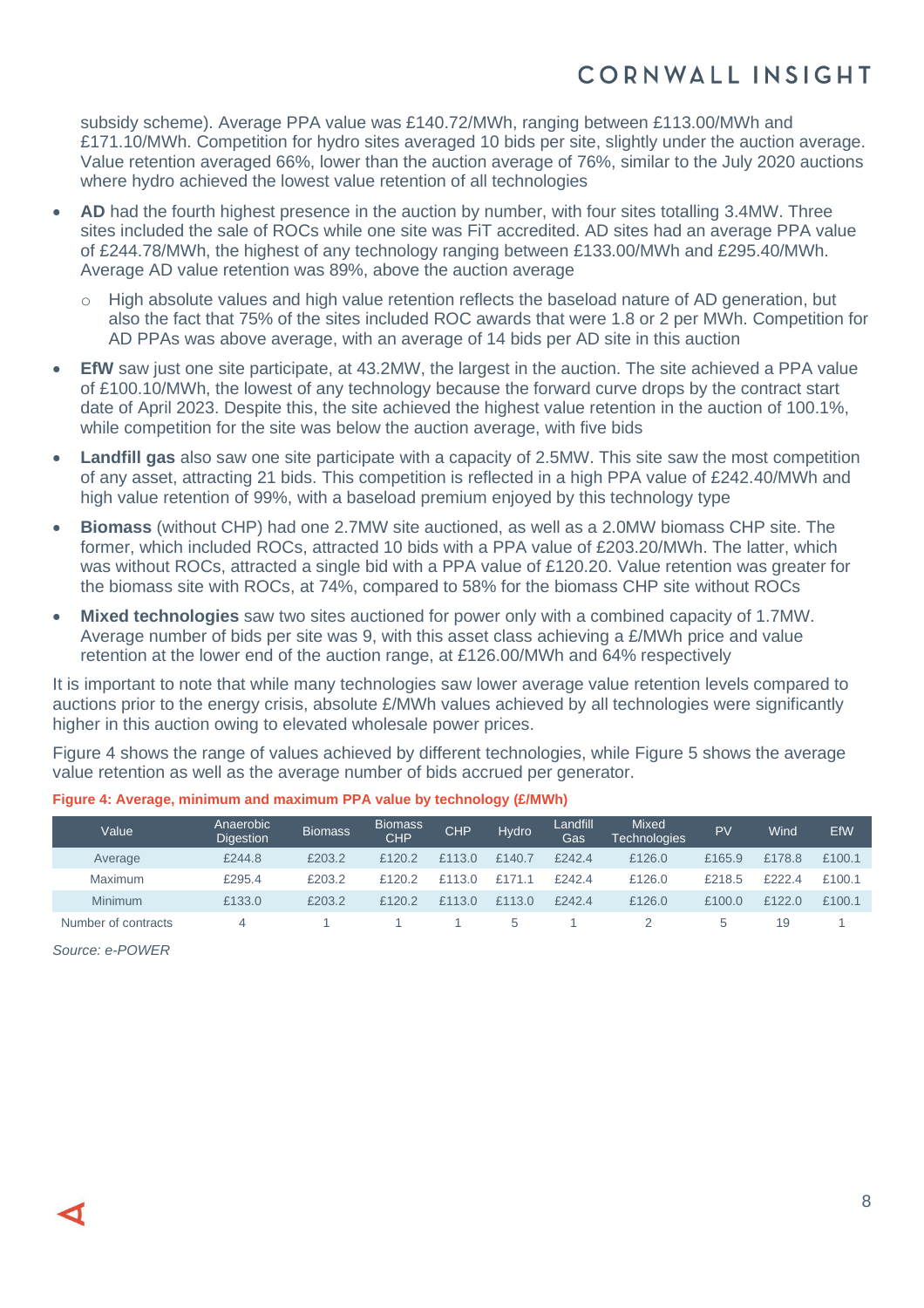

**Figure 5: Average value retention and average number of bids by technology**

*Source: e-POWER*

## **3.4 Summary by support scheme**

#### **3.4.1 FiT Generators**

Six FiT sites were included in the January 2022 e-POWER auction. Amid the ongoing highs in wholesale prices, all FiT projects in this auction achieved prices notably in excess of the 2021-22 higher export rate (£55.70/MWh), ranging between 194% and 262% higher. FiT sites saw a high average price achieved of £126.73/MWh, while overall value retention levels averaged 65.6%, down slightly on their ROC project counterparts. On an average value retention basis, this is down 43.2pp from the July 2020 auction, as the energy crisis continues to impact offtaker offerings. However, and noting the recent surge in wholesale prices, on an absolute £/MWh basis this is up £74.61/MWh, a percentage increase of 143.2% since the July 2020 auction.

Of the FiT-accredited technologies included in this auction, wind sites saw both the highest absolute £/MWh and value retention levels. Three FiT wind sites participated in the auction, with value retention ranging between 62 and 82%, and absolute values between £122.00 and £162.40/MWh. Wind FiT sites also saw the highest bidding levels of all FiT-accredited sites, followed by anaerobic digestion, hydro, and solar PV. Figure 6 provides a technology breakdown of average values achieved by FiT projects.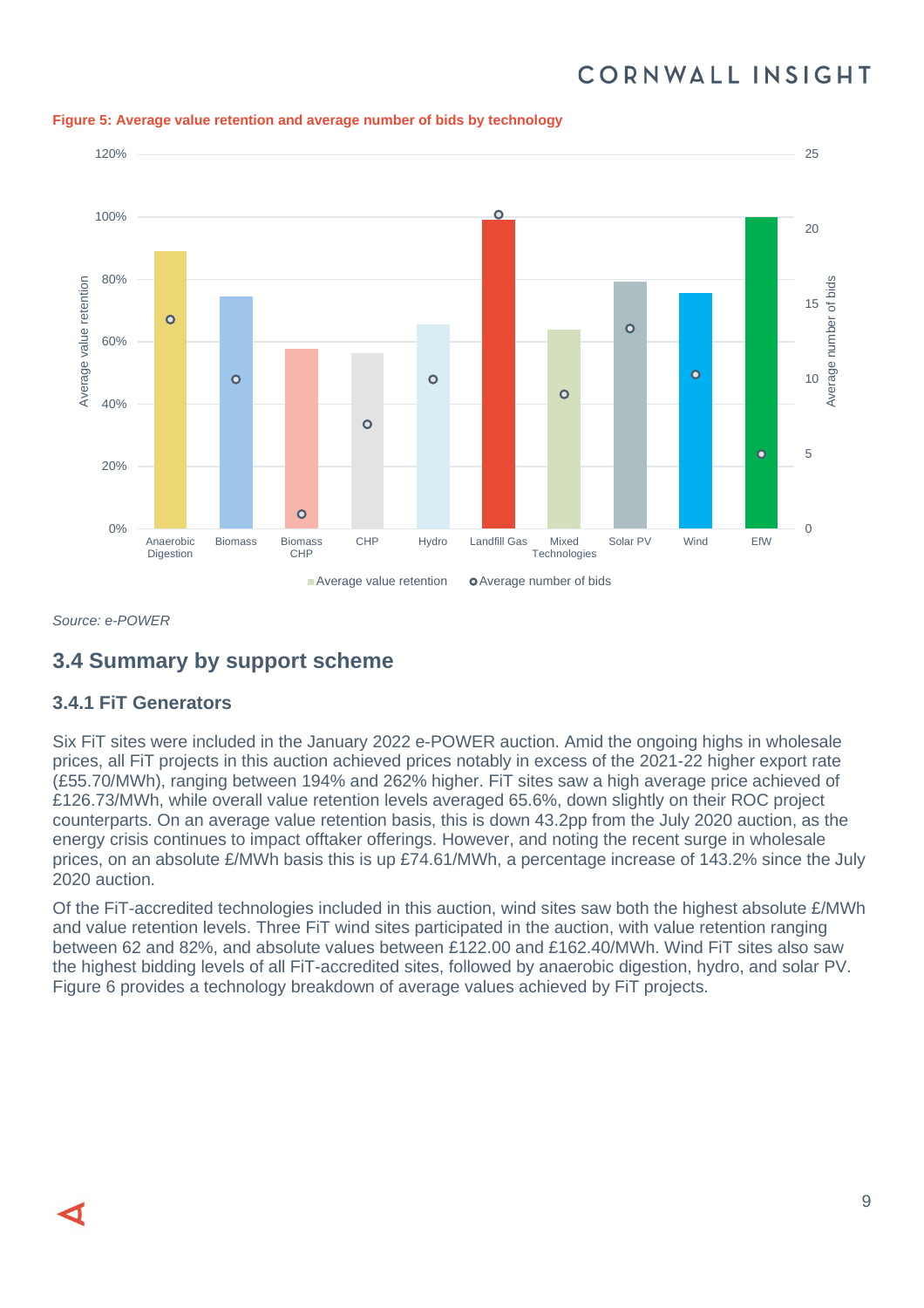

#### **Figure 6: Average £/MWh values, and average number of bids achieved by FiT sites, by technology**

*Source: e-POWER*

#### **3.4.2 Roc Generators**

Amid wholesale price volatility, the relative stability of ROC revenue, in addition to ROCs trading at elevated levels in light of low wind output across the current compliance period, it has meant that Roc projects in the January 2022 auction saw the highest absolute £/MWh values compared to both FiT and power-only sites.

In the January 2022 auction, 24 RO-accredited sites participated, making up just over half of all sites by count, and 61% of all contracted capacity, at 99MW. All RO sites in this auction sold both power and Rocs, with 15 wind sites, 3 hydro, 1 landfill gas, 3 anaerobic digestion, and 1 solar PV site taking part in the auction. Across all RO sites, value retention levels in the January 2022 auction ranged between 60% and 99%, with values on a £/MWh basis ranging between £145.40/MWh and £295.40/MWh. By technology, anaerobic digestion sites achieved the highest values, averaging £282.03/MWh (96% value retention). Roc buy-out values in this auction were set at £51.00/Roc, with the CP21 (2022-23) Roc buy-out price yet to be confirmed by Ofgem (as of 11 February).

Roc values in the current compliance period, CP20, have risen in light of low wind output persisting across most of the CP. This was exemplified in the latest e-ROC auction held in January 2022 which saw record high average ROC values being achieved, exceeding £58/Roc. For CP21, the RO target being set at the second highest level has also benefitted RO-accredited generators seeking to sell their output via PPAs, in an otherwise volatile pricing environment.



**Figure 7: Average £/MWh values, and average number of bids achieved by RO sites, by technology**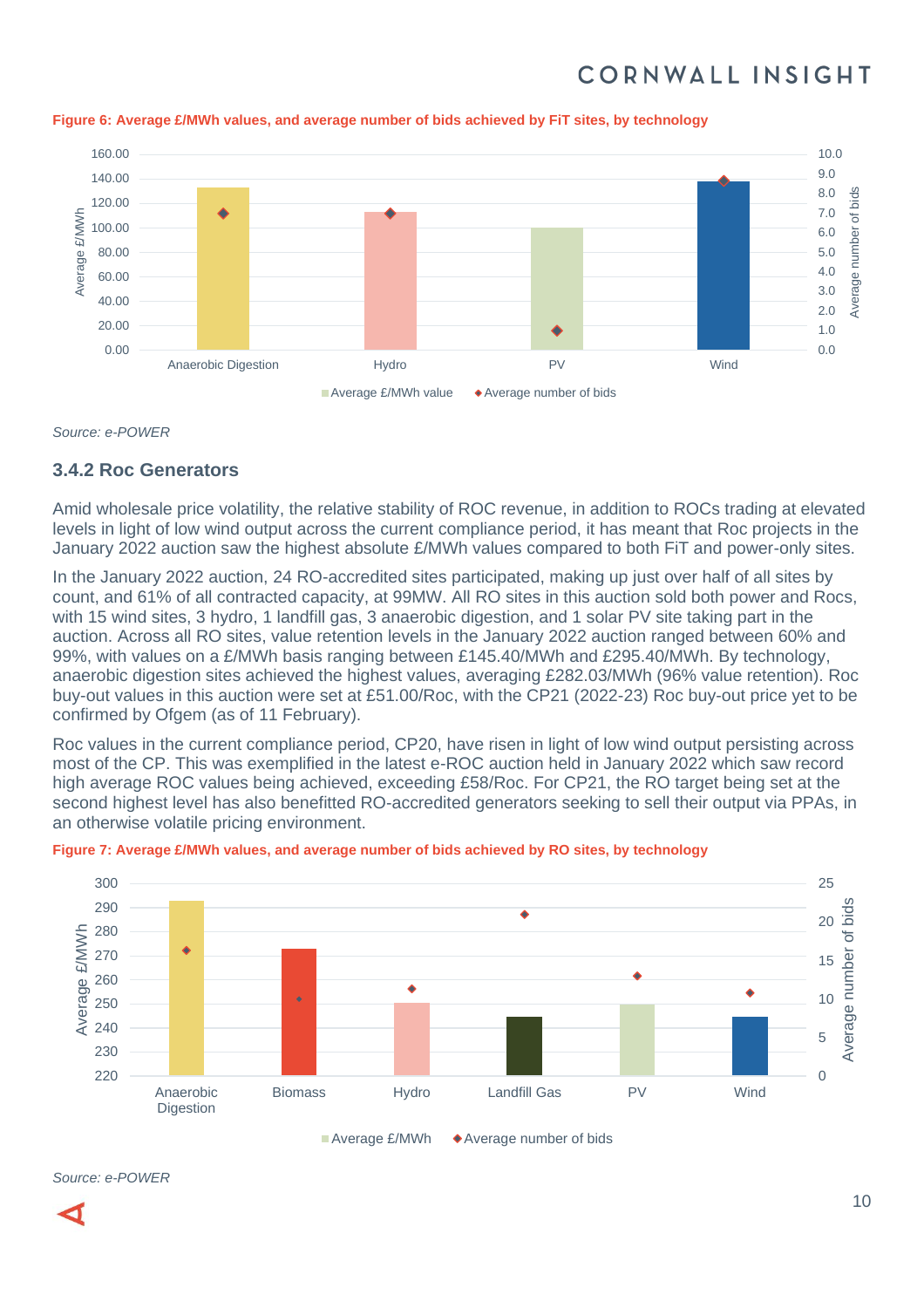#### **3.4.3 REGOs**

Since the July 2020 e-POWER auction analysis, REGO prices have maintained a strong upwards trajectory, repeatedly breaking record highs across both fuelled and unfuelled technology classifications. While values for REGOs are not included in the maximum benchmark value assessment in e-POWER auctions, suppliers may price in value for REGOs as part of their bids.

The increased demand for REGOs, particularly for the current fuel mix disclosure (FMD) year following low wind output across most of 2021-22, has supported prices. The latest e-REGO auction was held over 3 days from 9 December. 'Deep green' REGOs saw prices average £6.20/REGO, while fuelled REGOs averaged £4.25/REGO, double the value seen in the previous e-REGO auction held in October 2021. While gains have been most pronounced in nearer-term FMD year REGOs, prices for later-dated REGOs have also risen. Low wind output and increased demand from corporates using REGOs as part of their ESG reporting has buoyed prices further along the curve.

Trends from Cornwall Insight's January 2022 Green Certificates Survey show that average reported REGO prices for FMD2021-22 were in excess of £4/REGO, up nearly 50% from the previous quarter. Reported prices for future compliance years were also high but easing slightly for FMD2022-23, and further still for FMD2024-25.

### **3.5 Comparison with previous auctions**

The January 2022 auction saw the highest ever £/MWh values achieved by renewable assets of any e-POWER auction as analysed by Cornwall Insight, which dates back to 2013. This can be attributed to alltime high wholesale power prices experienced during the current energy crisis, furthered by heightened certificate values (ROCs and REGOs), but offset by lower % value retention levels as offtake parties undergo challenging market conditions.

The average PPA price achieved by all sites in the auction was £173.50/MWh, while the price achieved for sites where ROCs are not included was £131.31/MWh. This compares to £90.63/MWh and £54.18/MWh in the July 2020 auction, respectively, the last auction for which a full analysis was published and during the COVID-19 pandemic.



**Figure 8: Values achieved, distribution of values achieved compared to maximum benchmark values (i.e. value retention), and changes over time**

*Source: e-POWER*